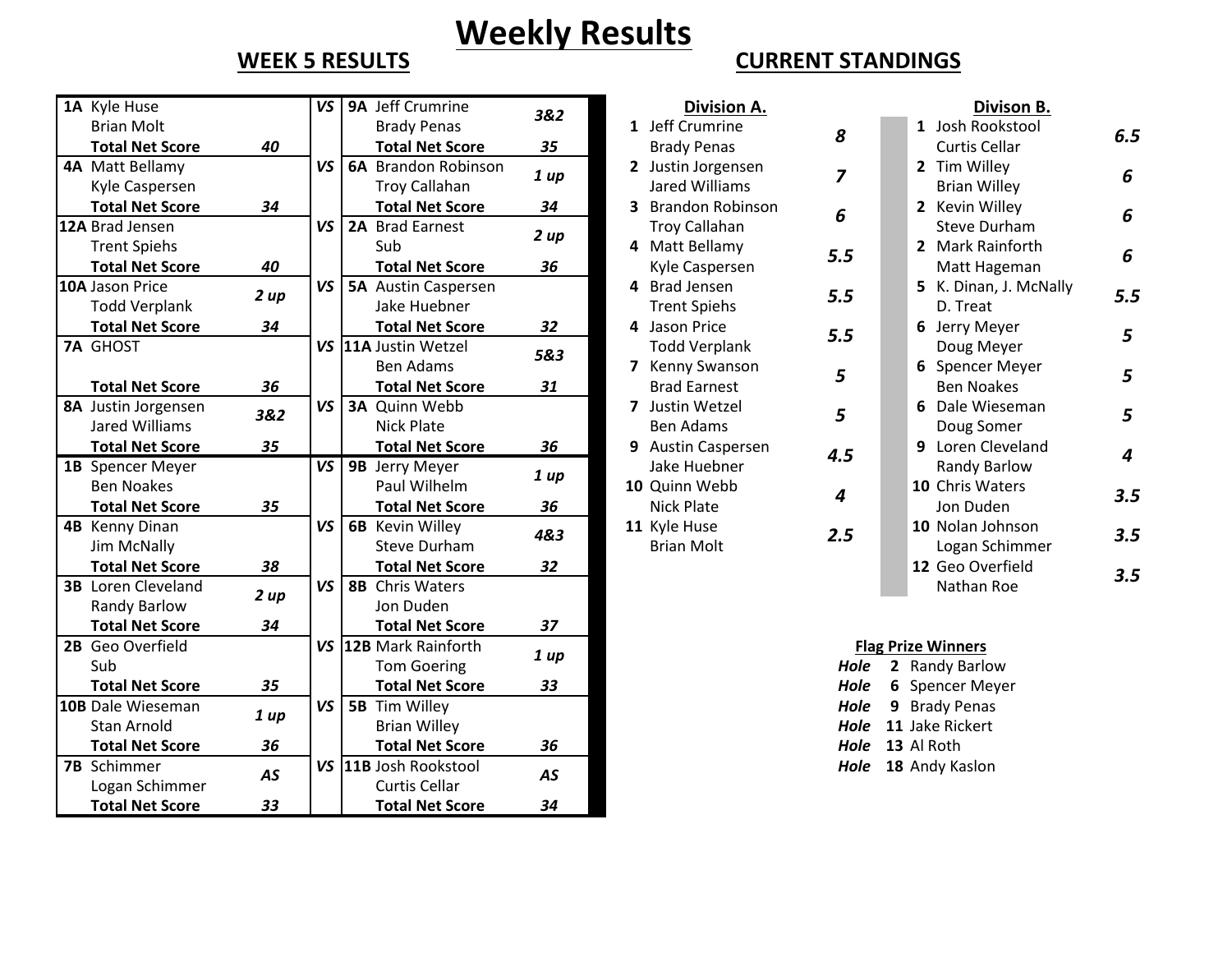| <b>5C</b> Mike Collins | <b>AS</b> |           | VS 10C Lucas Kyhn        | <b>AS</b> | Division C.             |                | Division D.        |
|------------------------|-----------|-----------|--------------------------|-----------|-------------------------|----------------|--------------------|
| Luke Anderson          |           |           | <b>Tate Christensen</b>  |           | 1 Andy Kaslon           | 7.5            | 1 JR Simon         |
| <b>Total Net Score</b> | 39        |           | <b>Total Net Score</b>   | 39        | Mike Schneider          |                | Jeff Oberg         |
| 12C Dean Neighbors     |           | VS        | 2C Matt Rennau           | 3&2       | 2 Dean Neighbors        | $\overline{z}$ | 2 Bart Cron        |
| Jake Neighbors         |           |           | Jake Rickert             |           | Jake Neighbors          |                | Michael Kaspar     |
| <b>Total Net Score</b> | 39        |           | <b>Total Net Score</b>   | 35        | 2 Bob Barlow            | $\overline{z}$ | 3 Eli Wooden       |
| 1C Tod Nitsch          |           | VS        | 9C Bob Barlow            |           | <b>Scott Bradley</b>    |                | Skeeter Wooden     |
| <b>Grant Davis</b>     |           |           | <b>Scott Bradley</b>     | 1 up      | 2 Grant Myers           | $\overline{z}$ | 4 Tom Roth         |
| <b>Total Net Score</b> | 37        |           | <b>Total Net Score</b>   | 35        | <b>Kirby Myers</b>      |                | Rod Jantzi         |
| 8C Andy Kaslon         | 4&2       | VS        | <b>3C</b> Jason Selecman |           | 5 Craig Welty           | 6.5            | 5 Noah Wooden      |
| Mike Schneider         |           |           | Joe Grabowski            |           | George Burgess          |                | Jose Guzman        |
| <b>Total Net Score</b> | 34        |           | <b>Total Net Score</b>   | 41        | 6 Lucas Kyhn            | 5              | 5 Travis Herman    |
| 11C Ben Roth           |           | VS        | 7C Grant Myers           |           | <b>Tate Christensen</b> |                | Mike Herman        |
| Jake Hickok            |           |           | <b>Kirby Myers</b>       | 1 up      | 7 Ben Roth              | 4.5            | 7 Shawn Kenny      |
| <b>Total Net Score</b> | 36        |           | <b>Total Net Score</b>   | 34        | Jake Hickok             |                | Mike Young         |
| 4C Al Roth             |           | VS        | <b>6C</b> Craig Welty    | 4&3       | 7 Matt Rennau           | 4.5            | 8 Jon Jones        |
| Mike Stutzman          |           |           | George Burgess           |           | <b>Jake Rickert</b>     |                | Anthony Winget     |
| <b>Total Net Score</b> | 38        |           | <b>Total Net Score</b>   | 28        | 9 Mike Collins          | 4              | 8 Kody Knopik      |
| 1D Eli Wooden          | 3&2       | VS        | 9D Noah Wooden           |           | Luke Anderson           |                | Cory Bohling       |
| Skeeter Wooden         |           |           | Jose Guzman              |           | 10 Todd Nitsch          | 3              | 10 Colt Shafer     |
| <b>Total Net Score</b> | 35        |           | <b>Total Net Score</b>   | 37        | <b>Grant Davis</b>      |                | <b>Nick Martin</b> |
| 4D Dave Krolikowski    | 2&1       | VS        | <b>6D</b> Tim Brown      |           | 11 Brad Laub            | 2.5            | 11 Casey Williams  |
| Rod Jantzi             |           |           | Michael Kaspar           |           | Joe Grabowski           |                | Lee Faaborg        |
| <b>Total Net Score</b> | 34        |           | <b>Total Net Score</b>   | 36        | 11 Al Roth              | 2.5            | 11 Matt Lockard    |
| 7D Shawn Kenny         | 2&1       | VS        | 11D Kody Knopik          |           | Mike Stutzman           |                | Aaron Brand        |
| Mike Young             |           |           | Cory Bohling             |           |                         |                |                    |
| <b>Total Net Score</b> | 37        |           | <b>Total Net Score</b>   | 38        |                         |                |                    |
| 8D Travis Herman       |           | VS        | <b>3D</b> Colt Shafer    |           |                         |                |                    |
| Mike Herman            | 1 up      |           | <b>Nick Martin</b>       |           |                         |                |                    |
| <b>Total Net Score</b> | 34        |           | <b>Total Net Score</b>   | 38        |                         |                |                    |
| 10D Aaron Brand        |           | <b>VS</b> | 5D JR Simon              |           |                         |                |                    |
| Matt Lockard           | <b>NS</b> |           | Jeff Oberg               | 1 up      |                         |                |                    |
| <b>Total Net Score</b> |           |           | <b>Total Net Score</b>   | 36        |                         |                |                    |
| 2D Jon Jones           | 2&1       |           | VS 12D Casey Williams    | <b>NS</b> |                         |                |                    |
| Anthony Winget         |           |           | Lee Faaborg              |           |                         |                |                    |
| <b>Total Net Score</b> | 31        |           | <b>Total Net Score</b>   |           |                         |                |                    |

|   | Division C.             |                |   | Division D.        |                |
|---|-------------------------|----------------|---|--------------------|----------------|
|   | 1 Andy Kaslon           | 7.5            | 1 | JR Simon           | 9.5            |
|   | Mike Schneider          |                |   | Jeff Oberg         |                |
|   | 2 Dean Neighbors        | $\overline{z}$ |   | 2 Bart Cron        | 7.5            |
|   | Jake Neighbors          |                |   | Michael Kaspar     |                |
|   | 2 Bob Barlow            | $\overline{z}$ |   | 3 Eli Wooden       | 7              |
|   | <b>Scott Bradley</b>    |                |   | Skeeter Wooden     |                |
|   | 2 Grant Myers           | 7              |   | 4 Tom Roth         | 6.5            |
|   | Kirby Myers             |                |   | Rod Jantzi         |                |
|   | 5 Craig Welty           | 6.5            |   | 5 Noah Wooden      | 6              |
|   | George Burgess          |                |   | Jose Guzman        |                |
|   | 6 Lucas Kyhn            | 5              |   | 5 Travis Herman    | 6              |
|   | <b>Tate Christensen</b> |                |   | Mike Herman        |                |
|   | 7 Ben Roth              | 4.5            |   | 7 Shawn Kenny      | 5              |
|   | Jake Hickok             |                |   | Mike Young         |                |
| 7 | Matt Rennau             | 4.5            |   | 8 Jon Jones        | 3.5            |
|   | <b>Jake Rickert</b>     |                |   | Anthony Winget     |                |
|   | 9 Mike Collins          | 4              | 8 | Kody Knopik        | 3.5            |
|   | Luke Anderson           |                |   | Cory Bohling       |                |
|   | 10 Todd Nitsch          | 3              |   | 10 Colt Shafer     | 2.5            |
|   | <b>Grant Davis</b>      |                |   | <b>Nick Martin</b> |                |
|   | 11 Brad Laub            | 2.5            |   | 11 Casey Williams  | $\overline{2}$ |
|   | Joe Grabowski           |                |   | Lee Faaborg        |                |
|   | 11 Al Roth              | 2.5            |   | 11 Matt Lockard    | 2              |
|   | Mike Stutzman           |                |   | Aaron Brand        |                |

*6.5*

*3.5*

*2.5*

*7*